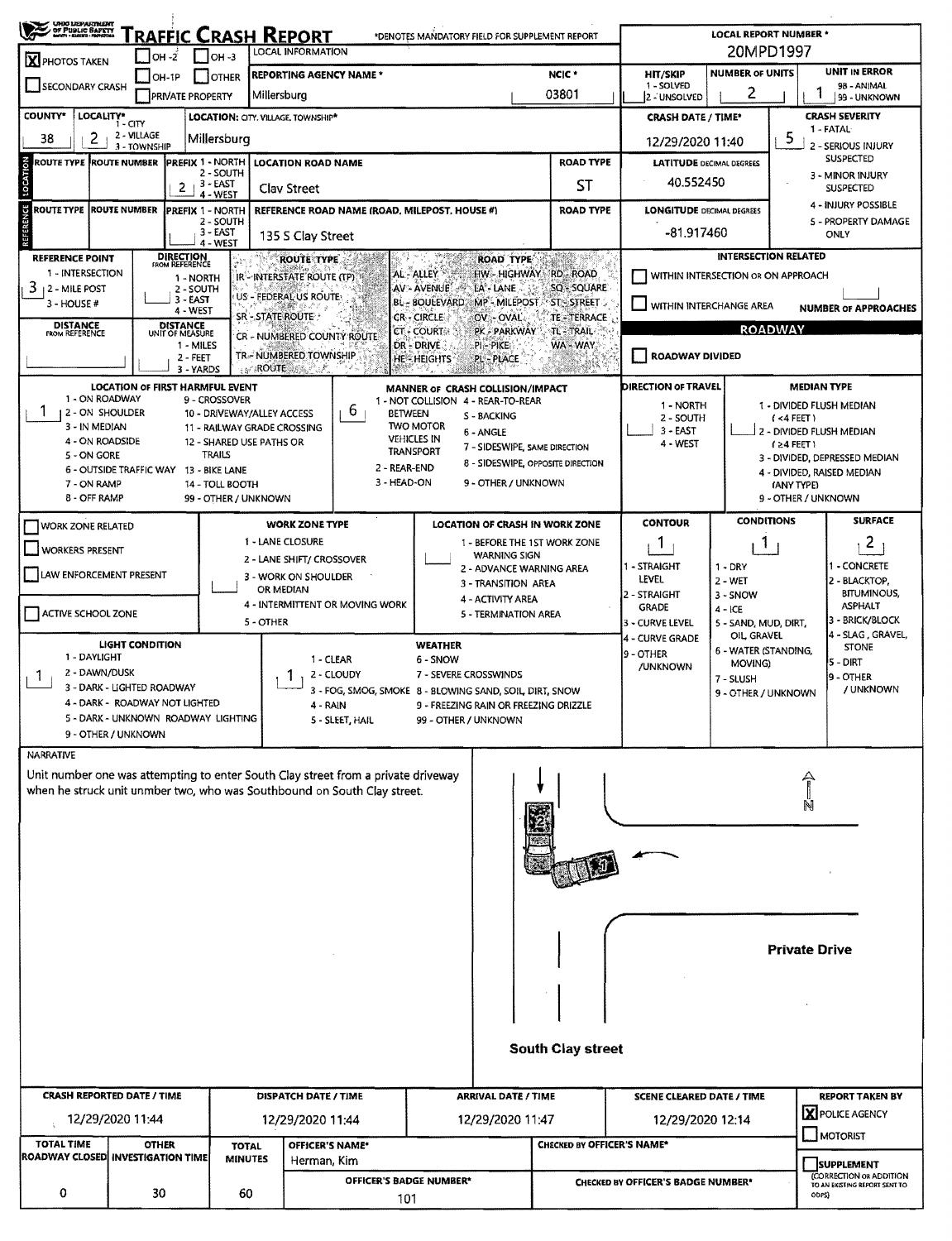|                                |                                                                                                                                                             |                                                                                                                                                                                     |                                                                                                                                     |                                                                                                                                                            |                                                                                                                                           |                               | <b>LOCAL REPORT NUMBER</b>                                                |
|--------------------------------|-------------------------------------------------------------------------------------------------------------------------------------------------------------|-------------------------------------------------------------------------------------------------------------------------------------------------------------------------------------|-------------------------------------------------------------------------------------------------------------------------------------|------------------------------------------------------------------------------------------------------------------------------------------------------------|-------------------------------------------------------------------------------------------------------------------------------------------|-------------------------------|---------------------------------------------------------------------------|
|                                | <b>OHIO DEPARTMENT<br/>OF PUBLIC SAFETY</b>                                                                                                                 |                                                                                                                                                                                     |                                                                                                                                     |                                                                                                                                                            |                                                                                                                                           |                               | 20MPD1997                                                                 |
| UNIT#                          | OWNER NAME: LAST, FIRST, MIDDLE (C) SAME AS DRIVER)                                                                                                         |                                                                                                                                                                                     |                                                                                                                                     |                                                                                                                                                            | OWNER PHONE; INCLUDE AREA CODE (U SAME AS DRIVER)                                                                                         |                               | DAMAGE                                                                    |
| 1                              | BUTLER, CHAD, W                                                                                                                                             |                                                                                                                                                                                     |                                                                                                                                     |                                                                                                                                                            | 330-473-8389                                                                                                                              |                               | <b>DAMAGE SCALE</b>                                                       |
|                                | OWNER ADDRESS: STREET, CITY, STATE, ZIP ( C SAME AS DRIVER)                                                                                                 |                                                                                                                                                                                     |                                                                                                                                     |                                                                                                                                                            |                                                                                                                                           | 1 - NONE<br>2 - MINOR DAMAGE  | 3 - FUNCTIONAL DAMAGE<br>4 - DISABLING DAMAGE                             |
|                                | 491 HICKORY STREET, MILLERSBURG, OH, 44654<br><b>COMMERCIAL CARRIER: NAME, ADDRESS, CITY, STATE, ZIP</b>                                                    |                                                                                                                                                                                     |                                                                                                                                     |                                                                                                                                                            | COMMERCIAL CARRIER PHONE: INCLUDE AREA CODE                                                                                               |                               | 9 - UNKNOWN                                                               |
|                                |                                                                                                                                                             |                                                                                                                                                                                     |                                                                                                                                     |                                                                                                                                                            |                                                                                                                                           |                               | <b>DAMAGED AREA(S)</b>                                                    |
|                                | LP STATE LICENSE PLATE #                                                                                                                                    |                                                                                                                                                                                     | <b>VEHICLE IDENTIFICATION #</b>                                                                                                     | <b>VEHICLE YEAR</b>                                                                                                                                        | <b>VEHICLE MAKE</b>                                                                                                                       |                               | INDICATE ALL THAT APPLY                                                   |
| OН                             | <b>JAN3481</b><br><b>INSURANCE COMPANY</b>                                                                                                                  |                                                                                                                                                                                     | 5TFUYSF15CX235108<br><b>INSURANCE POLICY #</b>                                                                                      | 2012<br><b>COLOR</b>                                                                                                                                       | <b>TOYOTA</b><br><b>VEHICLE MODEL</b>                                                                                                     |                               |                                                                           |
| <b>X</b> INSURANCE             | <b>PROGRESSIVE</b>                                                                                                                                          |                                                                                                                                                                                     | 937555025                                                                                                                           | DGR                                                                                                                                                        | TUNDRA                                                                                                                                    |                               |                                                                           |
|                                | <b>TYPE OF USE</b>                                                                                                                                          | IN EMERGENCY                                                                                                                                                                        | <b>US DOT #</b>                                                                                                                     | TOWED BY: COMPANY NAME                                                                                                                                     |                                                                                                                                           |                               |                                                                           |
| COMMERCIAL<br><b>INTERLOCK</b> | <b>GOVERNMENT</b>                                                                                                                                           | <b>RESPONSE</b><br># OCCUPANTS                                                                                                                                                      | VEHICLE WEIGHT GVWR/GCWR                                                                                                            | <b>IMATERIAL</b>                                                                                                                                           | <b>HAZARDOUS MATERIAL</b>                                                                                                                 |                               |                                                                           |
| DEVICE<br>EQUIPPED             | <b>HIT/SKIP UNIT</b>                                                                                                                                        |                                                                                                                                                                                     | $1 - 10K$ LBS.<br>2 - 10.001 - 26K LBS.<br>$3 - 26K$ LBS.                                                                           | RELEASED<br>PLACARD                                                                                                                                        | <b>CLASS#</b><br>PLACARD ID#                                                                                                              |                               | 12                                                                        |
| 4                              | 1 - PASSENGER CAR<br>2 - PASSENGER VAN<br>(MINIVAN)<br>UNIT TYPE 3 - SPORT UTILITY<br>VEHICLE<br>4 - PICK UP<br>S - CARGO VAN<br># OF TRAILING UNITS        | 6 - VAN (9-15 SEATS)<br>7 - MOTORCYCLE 2-WHEELED<br>8 - MOTORCYCLE 3-WHEELED<br>9 - AUTOCYCLE<br>10 - MOPED OR MOTORIZED<br><b>BICYCLE</b><br>11 - ALL TERRAIN VEHICLE<br>(ATV/UTV) | 12 - GOLF CART<br>13 - SNOWMOBILE<br>14 - SINGLE UNIT<br><b>TRUCK</b><br>15 - SEMI-TRACTOR<br>16 - FARM EQUIPMENT<br>17 - MOTORHOME | 18 - LIMO (LIVERY VEHICLE)<br>19 - BUS (16+ PASSENGERS)<br>20 - OTHER VEHICLE<br>21 - HEAVY EQUIPMENT<br>22 - ANIMAL WITH RIDER OR<br>ANIMAL-DRAWN VEHICLE | 23 - PEDESTRIAN/SKATER<br>24 - WHEELCHAIR (ANY TYPE)<br>25 - OTHER NON-MOTORIST<br>26 - BICYCLE<br>27 - TRAIN<br>99 - UNKNOWN OR HIT/SKIP |                               | 10<br>12                                                                  |
|                                | WAS VEHICLE OPERATING IN AUTONOMOUS<br>MODE WHEN CRASH OCCURRED?                                                                                            |                                                                                                                                                                                     | 0 - NO AUTOMATION<br>0<br>1 - DRIVER ASSISTANCE                                                                                     | 3 - CONDITIONAL AUTOMATION 9 - UNKNOWN<br>4 - HIGH AUTOMATION                                                                                              |                                                                                                                                           |                               |                                                                           |
| 2                              | -YES 2-NO 9-OTHER/UNKNOWN                                                                                                                                   | <b>MODE LEVEL</b>                                                                                                                                                                   | AUTONOMOUS 2 - PARTIAL AUTOMATION 5 - FULL AUTOMATION                                                                               |                                                                                                                                                            |                                                                                                                                           |                               |                                                                           |
|                                | 1 - NONE<br>2 - TAXI                                                                                                                                        | <b>6 - BUS - CHARTER/TOUR</b><br>7 - BUS - INTERCITY                                                                                                                                | $11 - FIRE$<br>12 - MILITARY                                                                                                        | 16 - FARM<br>17 - MOWING                                                                                                                                   | 21 - MAIL CARRIER<br>99 - OTHER / UNKNOWN                                                                                                 |                               |                                                                           |
| <b>SPECIAL</b>                 | 3 - ELECTRONIC RIDE<br><b>SHARING</b>                                                                                                                       | 8 - BUS - SHUTTLE                                                                                                                                                                   | 13 - POLICE                                                                                                                         | 1B - SNOW REMOVAL                                                                                                                                          |                                                                                                                                           |                               |                                                                           |
|                                | <b>FUNCTION 4 - SCHOOL TRANSPORT</b>                                                                                                                        | 9 - BUS - OTHER<br>10 - AMBULANCE                                                                                                                                                   | 14 - PUBLIC UTILITY<br>15 - CONSTRUCTION EQUIP.                                                                                     | 19 - TOWING<br>20 - SAFETY SERVICE                                                                                                                         |                                                                                                                                           |                               |                                                                           |
|                                | S - BUS - TRANSIT/COMMUTER                                                                                                                                  |                                                                                                                                                                                     |                                                                                                                                     | <b>PATROL</b>                                                                                                                                              |                                                                                                                                           |                               | 12                                                                        |
|                                | 1 - NO CARGO BODY TYPE<br>/ NOT APPLICABLE                                                                                                                  | 4 - LOGGING<br><b>S - INTERMODAL</b>                                                                                                                                                | 7 - GRAIN/CHIPS/GRAVEL<br>$B - POLE$                                                                                                | <b>11 - DUMP</b><br>12 - CONCRETE MIXER                                                                                                                    | 99 - OTHER / UNKNOWN                                                                                                                      |                               |                                                                           |
| CARGO<br><b>BODY</b>           | $2 - BUS$<br>3 - VEHICLE TOWING                                                                                                                             | <b>CONTAINER CHASSIS</b><br>6 - CARGOVAN                                                                                                                                            | 9 - CARGO TANK<br>10 - FLAT 8ED                                                                                                     | 13 - AUTO TRANSPORTER<br>14 - GARBAGE/REFUSE                                                                                                               |                                                                                                                                           |                               | 陣<br>9<br>9                                                               |
| <b>TYPE</b>                    | ANOTHER MOTOR VEHICLE                                                                                                                                       | /ENCLOSED BOX                                                                                                                                                                       |                                                                                                                                     |                                                                                                                                                            |                                                                                                                                           |                               |                                                                           |
|                                | 1 - TURN SIGNALS<br>2 - HEAD LAMPS                                                                                                                          | 4 - BRAKES<br><b>S-STEERING</b>                                                                                                                                                     | 7 - WORN OR SLICK TIRES<br><b>8 - TRAILER EQUIPMENT</b>                                                                             | 9 - MOTOR TROUBLE<br>10 - DISABLED FROM PRIOR                                                                                                              | 99 - OTHER / UNKNOWN                                                                                                                      |                               |                                                                           |
| <b>VEHICLE</b><br>DEFECTS      | 3 - TAIL LAMPS                                                                                                                                              | <b>6 - TIRE BLOWOUT</b>                                                                                                                                                             | <b>DEFECTIVE</b>                                                                                                                    | <b>ACCIDENT</b>                                                                                                                                            |                                                                                                                                           |                               |                                                                           |
|                                | 1 - MILLIUN -                                                                                                                                               | 4 - MIDBLOCK -                                                                                                                                                                      | 7 - SHOULDER/ROADSIDE                                                                                                               | 10 - DRIVEWAY ACCESS                                                                                                                                       | 99 - OTHER / UNKNOWN                                                                                                                      | $\Box$ - NO DAMAGE [ 0 ]      | L. UNDERCARRIAGE [ 14 ]                                                   |
| NON-                           | MARKED CROSSWALK<br>2 - INTERSECTION -                                                                                                                      | MARKED CROSSWALK<br>5 - TRAVEL LANE -                                                                                                                                               | 8 - SIDEWALK                                                                                                                        | 11 - SHARED USE PATHS<br>OR TRAILS                                                                                                                         |                                                                                                                                           | $\Box$ -TOP [13]              | $\Box$ - ALL AREAS [ 15 ]                                                 |
| <b>MOTORIST</b><br>LOCATION    | UNMARKED CROSSWALK<br>3 - INTERSECTION - OTHER                                                                                                              | OTHER LOCATION<br><b>6 - BICYCLE LANE</b>                                                                                                                                           | 9 - MEDIAN/CROSSING<br><b>ISLAND</b>                                                                                                | 12 - FIRST RESPONDER<br>AT INCIDENT SCENE                                                                                                                  |                                                                                                                                           |                               | $\Box$ - UNIT NOT AT SCENE [ 16 ]                                         |
|                                | 1 - NON-CONTACT                                                                                                                                             | 1 - STRAIGHT AHEAD                                                                                                                                                                  | 9 - LEAVING TRAFFIC                                                                                                                 | 15 - WALKING, RUNNING,                                                                                                                                     | 21 - STANDING OUTSIDE                                                                                                                     |                               | <b>INITIAL POINT OF CONTACT</b>                                           |
|                                | 2 - NON-COLLISION<br>6                                                                                                                                      | 2 - BACKING<br>3 - CHANGING LANES                                                                                                                                                   | LANE<br>10 - PARKED                                                                                                                 | JOGGING, PLAYING<br>16 - WORKING                                                                                                                           | DISABLED VEHICLE<br>99 - OTHER / UNKNOWN                                                                                                  | 0 - NO DAMAGE                 | 14 - UNDERCARRIAGE                                                        |
| 3                              | 3 - STRIKING                                                                                                                                                | 4 - OVERTAKING/PASSING<br>PRE-CRASH 5 - MAKING RIGHT TURN                                                                                                                           | 11 - SLOWING OR STOPPED<br>IN TRAFFIC                                                                                               | 17 - PUSHING VEHICLE<br>18 - APPROACHING OR                                                                                                                |                                                                                                                                           | 1.                            | 1-12 - REFER TO UNIT 15 - VEHICLE NOT AT SCENE<br>DIAGRAM                 |
| <b>ACTION</b>                  | 4 - STRUCK<br>S - BOTH STRIKING                                                                                                                             | <b>ACTIONS 6 - MAKING LEFT TURN</b><br>7 - MAKING U-TURN                                                                                                                            | 12 - DRIVERLESS                                                                                                                     | LEAVING VEHICLE<br>19 - STANDING                                                                                                                           |                                                                                                                                           | $13 - TOP$                    | 99 - UNKNOWN                                                              |
|                                | & STRUCK                                                                                                                                                    | <b>B-ENTERING TRAFFIC</b>                                                                                                                                                           | 13 - NEGOTIATING A CURVE<br>14 - ENTERING OR CROSSING                                                                               | 20 - OTHER NON-MOTORIST                                                                                                                                    |                                                                                                                                           |                               |                                                                           |
|                                | 9 - OTHER / UNKNOWN<br>1 - NONE                                                                                                                             | LANE                                                                                                                                                                                | SPECIFIED LOCATION<br>B - FOLLOWING TOO CLOSE 13 - IMPROPER START FROM                                                              | 18 - OPERATING DEFECTIVE                                                                                                                                   | 23 - OPENING DOOR INTO                                                                                                                    | <b>TRAFFICWAY FLOW</b>        | TRAFFIC<br><b>TRAFFIC CONTROL</b>                                         |
|                                | 2 - FAILURE TO YIELD<br>3 - RAN RED LIGHT                                                                                                                   | /ACDA<br>9 - IMPROPER LANE                                                                                                                                                          | A PARKED POSITION<br>14 - STOPPED OR PARKED                                                                                         | <b>EQUIPMENT</b><br>19 - LOAD SHIFTING                                                                                                                     | ROADWAY<br>99 - OTHER IMPROPER                                                                                                            | 1 - ONE-WAY                   | 1 - ROUNDABOUT 4 - STOP SIGN                                              |
| 2                              | 4 - RAN STOP SIGN                                                                                                                                           | CHANGE                                                                                                                                                                              | <b>ILLEGALLY</b>                                                                                                                    | /FALLING/SPILLING                                                                                                                                          | <b>ACTION</b>                                                                                                                             | 2 - TWO-WAY<br>2              | 2 - SIGNAL<br>5 - YIELD SIGN<br>6<br>3 - FLASHER<br><b>6 - NO CONTROL</b> |
|                                | S - UNSAFE SPEED<br>CONTRIBUTING 6 - IMPROPER TURN<br>CIRCUMSTANCES 7 - LEFT OF CENTER                                                                      | 10 - IMPROPER PASSING<br>11 - DROVE OFF ROAD                                                                                                                                        | 15 - SWERVING TO AVOID<br>16 - WRONG WAY                                                                                            | 20 - IMPROPER CROSSING<br>21 - LYING IN ROADWAY                                                                                                            |                                                                                                                                           |                               |                                                                           |
|                                |                                                                                                                                                             | 12 - IMPROPER BACKING                                                                                                                                                               | 17 - VISION OBSTRUCTION                                                                                                             | 22 - NOT DISCERNIBLE                                                                                                                                       |                                                                                                                                           | # of THROUGH LANES<br>ON ROAD | <b>RAIL GRADE CROSSING</b><br>1 - NOT INVLOVED                            |
|                                | <b>SEOUENCE OF EVENTS</b><br>a man<br>1 - OVERTURN/ROLLOVER                                                                                                 | 7 - SEPARATION OF UNITS                                                                                                                                                             | <b>EVENTS AND COLLECT</b><br>12 - DOWNHILL RUNAWAY                                                                                  | 19 - ANIMAL -OTHER                                                                                                                                         | 23 - STRUCK BY FALLING,                                                                                                                   | $\mathbf{2}$                  | 2 - INVOLVED-ACTIVE CROSSING<br>3 - INVOLVED-PASSIVE CROSSING             |
| 20                             | 2 - FIRE/EXPLOSION                                                                                                                                          | 8 - RAN OFF ROAD RIGHT                                                                                                                                                              | 13 - OTHER NON-COLLISION                                                                                                            | 20 - MOTOR VEHICLE IN                                                                                                                                      | SHIFTING CARGO OR<br>ANYTHING SET IN                                                                                                      |                               | UNIT / NON-MOTORIST DIRECTION                                             |
| 2                              | 3 - IMMERSION<br>4 - JACKKNIFE                                                                                                                              | 9 - RAN OFF ROAD LEFT<br>10 - CROSS MEDIAN                                                                                                                                          | 14 - PEDESTRIAN<br>15 - PEDALCYCLE                                                                                                  | TRANSPORT<br>21 - PARKED MOTOR                                                                                                                             | MOTION BY A MOTOR<br>VEHICLE                                                                                                              |                               | 1 - NORTH<br>S-NORTHEAST                                                  |
|                                | S - CARGO / EQUIPMENT<br>LOSS OR SHIFT                                                                                                                      | 11 - CROSS CENTERLINE -<br>OPPOSITE DIRECTION                                                                                                                                       | 16 - RAILWAY VEHICLE<br>17 - ANIMAL - FARM                                                                                          | VEHICLE<br>22 - WORK ZONE                                                                                                                                  | 24 - OTHER MOVABLE<br>OBJECT                                                                                                              |                               | 2 - SOUTH<br>6 - NORTHWEST<br>3 - EAST<br>7 - SOUTHEAST                   |
| 3                              | 6 - EQUIPMENT FAILURE                                                                                                                                       | OF TRAVEL                                                                                                                                                                           | 18 - ANIMAL - DEER                                                                                                                  | MAINTENANCE<br><b>EQUIPMENT</b>                                                                                                                            |                                                                                                                                           | ು<br><b>FROM</b><br>τoΙ       | 2<br>4 - WEST<br><b>B-SOUTHWEST</b><br>9 - OTHER / UNKNOWN                |
|                                | di constituit de la commune de la commune de la communicació de la commune de la commune de la commune de la c<br>25 - IMPACT ATTENUATOR<br>/ CRASH CUSHION | 31 - GUARDRAIL END<br>32 - PORTABLE BARRIER                                                                                                                                         | <b>COLLISION.WITH.FIXED.OBJECT.- STRUCK.</b><br>38 - OVERHEAD SIGN POST<br>39 - LIGHT / LUMINARIES                                  | 45 - EMBANKMENT<br>46 - FENCE                                                                                                                              | كالتا فعالكم وأمرأها والمستحدات<br>52 - BUILDING<br>S3 - TUNNEL                                                                           |                               |                                                                           |
|                                | 26 - BRIDGE OVERHEAD<br><b>STRUCTURE</b>                                                                                                                    | 33 - MEDIAN CABLE BARRIER<br>34 - MEDIAN GUARDRAIL                                                                                                                                  | <b>SUPPORT</b><br>40 - UTILITY POLE                                                                                                 | 47 - MAILBOX<br>48 - TREE                                                                                                                                  | <b>S4 - OTHER FIXED</b><br>OBJECT                                                                                                         | UNIT SPEED                    | DETECTED SPEED                                                            |
| 5                              | 27 - BRIDGE PIER OR<br>ABUTMENT                                                                                                                             | <b>BARRIER</b><br>35 - MEDIAN CONCRETE                                                                                                                                              | 41 - OTHER POST, POLE<br>OR SUPPORT                                                                                                 | 49 - FIRE HYDRANT<br>50 - WORK ZONE                                                                                                                        | 99 - OTHER / UNKNOWN                                                                                                                      | 3                             | 1 - STATED / ESTIMATED SPEED                                              |
| 6                              | 28 - BRIDGE PARAPET<br>29 - BRIDGE RAIL                                                                                                                     | <b>BARRIER</b><br>36 - MEDIAN OTHER BARRIER                                                                                                                                         | 42 - CULVERT<br>43 - CURB                                                                                                           | MAINTENANCE<br><b>EQUIPMENT</b>                                                                                                                            |                                                                                                                                           | <b>POSTED SPEED</b>           | 2 - CALCULATED / EDR                                                      |
|                                | 30 - GUARDRAIL FACE                                                                                                                                         | 37 - TRAFFIC SIGN POST                                                                                                                                                              | 44 - DITCH                                                                                                                          | 51 - WALL                                                                                                                                                  |                                                                                                                                           | 25                            | 3 - UNDETERMINED                                                          |
|                                | FIRST HARMFUL EVENT                                                                                                                                         |                                                                                                                                                                                     | <b>MOST HARMFUL EVENT</b>                                                                                                           |                                                                                                                                                            |                                                                                                                                           |                               |                                                                           |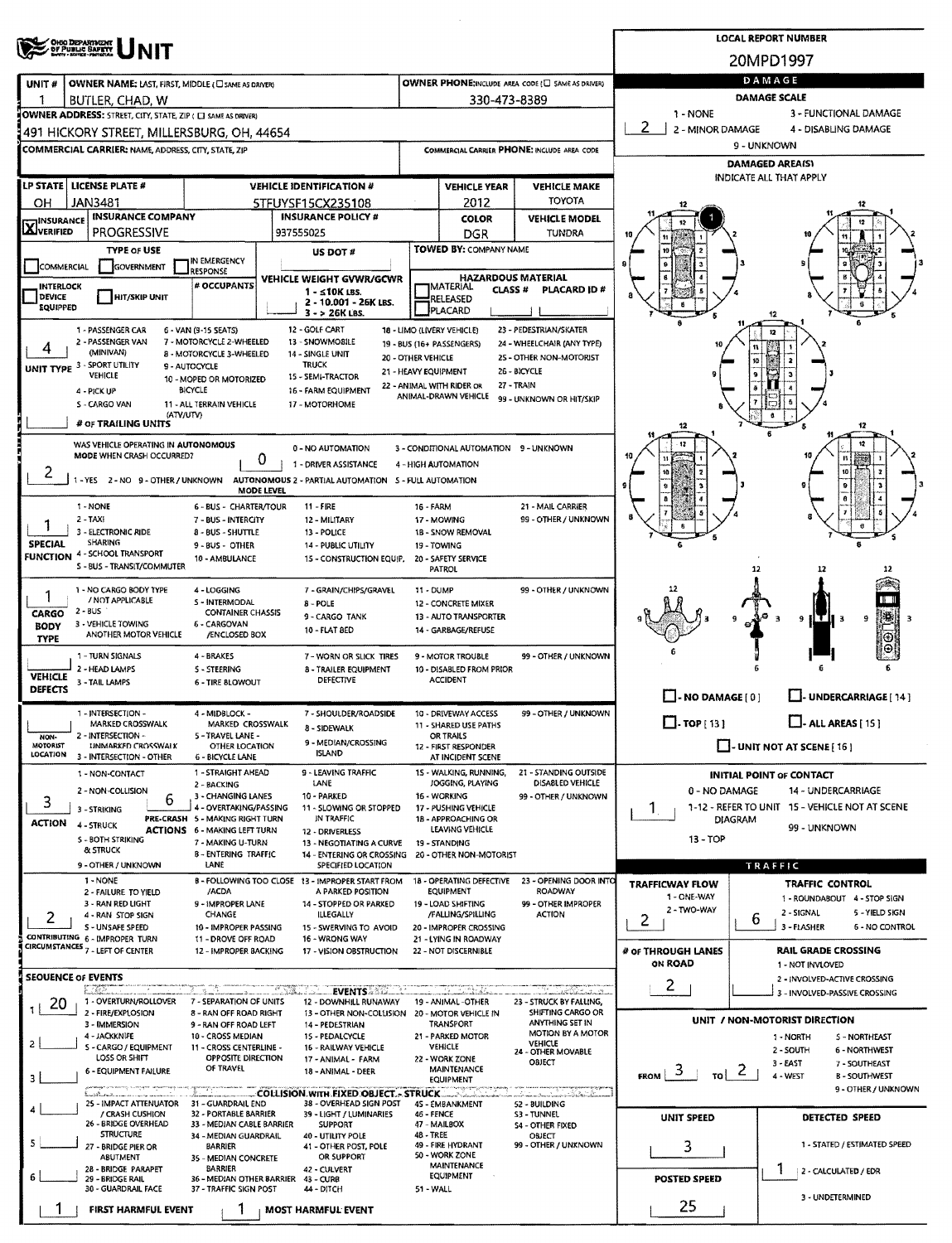|                                        | <b>CHIO DEPARTMENT<br/>OF PUBLIC SAFETY</b>                                                                  |                                                               |            |                                                                         |            |                                                   |                                                   |                                   |                | <b>LOCAL REPORT NUMBER</b>                                           |
|----------------------------------------|--------------------------------------------------------------------------------------------------------------|---------------------------------------------------------------|------------|-------------------------------------------------------------------------|------------|---------------------------------------------------|---------------------------------------------------|-----------------------------------|----------------|----------------------------------------------------------------------|
|                                        |                                                                                                              |                                                               |            |                                                                         |            |                                                   |                                                   |                                   |                | 20MPD1997                                                            |
| UNIT#                                  | OWNER NAME: LAST, FIRST, MIDDLE (C) SAME AS DRIVER)                                                          |                                                               |            |                                                                         |            |                                                   | OWNER PHONE:INCLUDE AREA CODE (E) SAME AS DRIVER) |                                   |                | DAMAGE                                                               |
| 2                                      | CABINATE SPECIALTIES.                                                                                        |                                                               |            |                                                                         |            | 330-695-3463                                      |                                                   |                                   |                | DAMAGE SCALE                                                         |
|                                        | OWNER ADDRESS: STREET, CITY, STATE, ZIP ( C) SAME AS DRIVERY                                                 |                                                               |            |                                                                         |            |                                                   |                                                   | 1 - NONE<br>2<br>2 - MINOR DAMAGE |                | 3 - FUNCTIONAL DAMAGE<br>4 - DISABLING DAMAGE                        |
|                                        | 10738 CRISWELL ROAD, FREDERICKSBURG, OH, 44627<br><b>COMMERCIAL CARRIER:</b> NAME, ADDRESS, CITY, STATE, ZIP |                                                               |            |                                                                         |            |                                                   | COMMERCIAL CARRIER PHONE: INCLUDE AREA CODE       |                                   |                | 9 - UNKNOWN                                                          |
|                                        |                                                                                                              |                                                               |            |                                                                         |            |                                                   |                                                   |                                   |                | <b>DAMAGED AREA(S)</b>                                               |
|                                        | LP STATE   LICENSE PLATE #                                                                                   |                                                               |            | <b>VEHICLE IDENTIFICATION #</b>                                         |            | <b>VEHICLE YEAR</b>                               | <b>VEHICLE MAKE</b>                               |                                   |                | INDICATE ALL THAT APPLY                                              |
| OН                                     | PJT6071                                                                                                      |                                                               |            | 1FTFW1EG9HFB31490                                                       |            | 2017                                              | FORD                                              |                                   |                |                                                                      |
| <b>HINSURANCE</b><br><b>AJVERIFIED</b> | <b>INSURANCE COMPANY</b><br><b>HASTINGS MUTUAL</b>                                                           |                                                               |            | <b>INSURANCE POLICY #</b><br>ACV997-54-42                               |            | <b>COLOR</b>                                      | <b>VEHICLE MODEL</b>                              |                                   |                |                                                                      |
|                                        | <b>TYPE OF USE</b>                                                                                           |                                                               |            | US DOT#                                                                 |            | RED<br>TOWED BY: COMPANY NAME                     | $F-150$                                           |                                   |                |                                                                      |
| <b>COMMERCIAL</b>                      | GOVERNMENT                                                                                                   | IN EMERGENCY<br>RESPONSE                                      |            |                                                                         |            |                                                   |                                                   |                                   |                |                                                                      |
| <b>INTERLOCK</b>                       |                                                                                                              | # OCCUPANTS                                                   |            | VEHICLE WEIGHT GVWR/GCWR<br>1 - ≤10K LBS.                               |            | <b>HAZARDOUS MATERIAL</b><br>MATERIAL<br>CLASS#   | <b>PLACARD ID#</b>                                |                                   |                |                                                                      |
| <b>DEVICE</b><br><b>EQUIPPED</b>       | <b>HIT/SKIP UNIT</b>                                                                                         |                                                               |            | 2 - 10.001 - 26K LBS.<br>$3 - 26K$ LBS.                                 |            | RELEASED<br>PLACARD                               |                                                   |                                   |                |                                                                      |
|                                        | 1 - PASSENGER CAR                                                                                            | 6 - VAN (9-15 SEATS)                                          |            | 12 - GOLF CART                                                          |            | 18 - LIMO (LIVERY VEHICLE)                        | 23 - PEDESTRIAN/SKATER                            |                                   |                |                                                                      |
| 4                                      | 2 - PASSENGER VAN<br>(MINIVAN)                                                                               | 7 - MOTORCYCLE 2-WHEELED<br>8 - MOTORCYCLE 3-WHEELED          |            | 13 - SNOWMOBILE<br>14 - SINGLE UNIT                                     |            | 19 - BUS (16+ PASSENGERS)                         | 24 - WHEELCHAIR (ANY TYPE)                        |                                   | 11             |                                                                      |
|                                        | UNIT TYPE 3 - SPORT UTILITY<br><b>VEHICLE</b>                                                                | 9 - AUTOCYCLE                                                 |            | <b>20 - OTHER VEHICLE</b><br><b>TRUCK</b>                               |            | 21 - HEAVY EQUIPMENT                              | 25 - OTHER NON-MOTORIST<br>26 - BICYCLE           |                                   | m              |                                                                      |
|                                        | 4 - PICK UP                                                                                                  | 10 - MOPED OR MOTORIZED<br><b>BICYCLE</b>                     |            | 15 - SEMI-TRACTOR<br>16 - FARM EQUIPMENT                                |            | 22 - ANIMAL WITH RIDER OR<br>ANIMAL-DRAWN VEHICLE | 27 - TRAIN                                        |                                   |                |                                                                      |
|                                        | 5 - CARGO VAN<br>(ATV/UTV)                                                                                   | 11 - ALL TERRAIN VEHICLE                                      |            | 17 - MOTORHOME                                                          |            |                                                   | 99 - UNKNOWN OR HIT/SKIP                          |                                   |                |                                                                      |
|                                        | # OF TRAILING UNITS                                                                                          |                                                               |            |                                                                         |            |                                                   |                                                   | 12                                |                | 12                                                                   |
|                                        | WAS VEHICLE OPERATING IN AUTONOMOUS<br>MODE WHEN CRASH OCCURRED?                                             |                                                               |            | 0 - NO AUTOMATION                                                       |            | 3 - CONDITIONAL AUTOMATION 9 - UNKNOWN            |                                                   | 12                                |                |                                                                      |
| 2                                      |                                                                                                              |                                                               | 0          | 1 - DRIVER ASSISTANCE                                                   |            | 4 - HIGH AUTOMATION                               |                                                   |                                   |                | 15                                                                   |
|                                        | 1 - YES 2 - NO 9 - OTHER / UNKNOWN AUTONOMOUS 2 - PARTIAL AUTOMATION 5 - FULL AUTOMATION                     |                                                               | MODE LEVEL |                                                                         |            |                                                   |                                                   |                                   |                |                                                                      |
|                                        | 1 - NONE                                                                                                     | 6 - BUS - CHARTER/TOUR                                        |            | <b>11 - FIRE</b>                                                        | 16 - FARM  |                                                   | 21 - MAIL CARRIER                                 |                                   |                |                                                                      |
|                                        | $2 - TAXI$<br>3 - ELECTRONIC RIDE                                                                            | 7 - BUS - INTERCITY<br>8 - BUS - SHUTTLE                      |            | 12 - MILITARY<br>13 - POLICE                                            |            | 17 - MOWING<br>18 - SNOW REMOVAL                  | 99 - OTHER / UNKNOWN                              |                                   |                | 6                                                                    |
| <b>SPECIAL</b>                         | <b>SHARING</b><br><b>FUNCTION 4 - SCHOOL TRANSPORT</b>                                                       | 9 - BUS - OTHER                                               |            | 14 - PUBLIC UTILITY                                                     |            | 19 - TOWING                                       |                                                   |                                   |                |                                                                      |
|                                        | S - BUS - TRANSIT/COMMUTER                                                                                   | 10 - AMBULANCE                                                |            | 15 - CONSTRUCTION EQUIP.                                                |            | 20 - SAFETY SERVICE<br><b>PATROL</b>              |                                                   |                                   | 12             | 12<br>12                                                             |
| 1                                      | 1 - NO CARGO BODY TYPE                                                                                       | 4 - LOGGING                                                   |            | 7 - GRAIN/CHIPS/GRAVEL                                                  | 11 - DUMP  |                                                   | 99 - OTHER / UNKNOWN                              |                                   |                |                                                                      |
| CARGO                                  | / NOT APPLICABLE<br>2 - BUS                                                                                  | S - INTERMODAL<br><b>CONTAINER CHASSIS</b>                    |            | 8 - POLE<br>9 - CARGO TANK                                              |            | 12 - CONCRETE MIXER<br>13 - AUTO TRANSPORTER      |                                                   |                                   |                | 9                                                                    |
| <b>BODY</b><br><b>TYPE</b>             | 3 - VEHICLE TOWING<br>ANOTHER MOTOR VEHICLE                                                                  | 6 - CARGOVAN<br>/ENCLOSED 8OX                                 |            | 10 - FLAT BED                                                           |            | 14 - GARBAGE/REFUSE                               |                                                   |                                   |                |                                                                      |
|                                        | 1 - TURN SIGNALS                                                                                             | 4 - BRAKES                                                    |            | 7 - WORN OR SLICK TIRES                                                 |            | 9 - MOTOR TROUBLE                                 | 99 - OTHER / UNKNOWN                              |                                   |                |                                                                      |
| <b>VEHICLE</b>                         | 2 - HEAD LAMPS                                                                                               | <b>S-STEERING</b>                                             |            | <b>B-TRAILER EQUIPMENT</b><br><b>DEFECTIVE</b>                          |            | 10 - DISABLED FROM PRIOR<br><b>ACCIDENT</b>       |                                                   |                                   |                |                                                                      |
| DEFECTS                                | 3 - TAIL LAMPS                                                                                               | <b>6 - TIRE BLOWOUT</b>                                       |            |                                                                         |            |                                                   |                                                   | $\Box$ - NO DAMAGE [0]            |                | L-UNDERCARRIAGE [14]                                                 |
|                                        | 1 - INTERSECTION -                                                                                           | 4 - MIDBLOCK -                                                |            | 7 - SHOULDER/ROADSIDE                                                   |            | 10 - DRIVEWAY ACCESS                              | 99 - OTHER / UNKNOWN                              | $\Box$ -TOP[13]                   |                | $\Box$ - ALL AREAS [15]                                              |
| NON-                                   | MARKED CROSSWALK<br>2 - INTERSECTION -                                                                       | MARKED CROSSWALK<br>5 - TRAVEL LANE -                         |            | 8 - SIDEWALK<br>9 - MEDIAN/CROSSING                                     |            | 11 - SHARED USE PATHS<br>OR TRAILS                |                                                   |                                   |                |                                                                      |
| MOTORIST<br>LOCATION                   | UNMARKED CROSSWALK<br>3 - INTERSECTION - OTHER                                                               | OTHER LOCATION<br>6 - BICYCLE LANE                            |            | <b>ISLAND</b>                                                           |            | 12 - FIRST RESPONDER<br>AT INCIDENT SCENE         |                                                   |                                   |                | $\Box$ - UNIT NOT AT SCENE [ 16 ]                                    |
|                                        | 1 - NON-CONTACT                                                                                              | 1 - STRAIGHT AHEAD<br>2 - BACKING                             |            | 9 - LEAVING TRAFFIC<br>LANE                                             |            | 15 - WALKING, RUNNING,<br>JOGGING, PLAYING        | 21 - STANDING OUTSIDE<br>DISABLED VEHICLE         |                                   |                | <b>INITIAL POINT OF CONTACT</b>                                      |
| 4                                      | 2 - NON-COLLISION                                                                                            | 3 - CHANGING LANES                                            |            | 10 - PARKED                                                             |            | 16 - WORKING                                      | 99 - OTHER / UNKNOWN                              | 0 - NO DAMAGE                     |                | <b>14 - UNDERCARRIAGE</b>                                            |
| <b>ACTION</b>                          | 3 - STRIKING<br>4 - STRUCK                                                                                   | 4 - OVERTAKING/PASSING<br>PRE-CRASH 5 - MAKING RIGHT TURN     |            | 11 - SLOWING OR STOPPED<br>IN TRAFFIC                                   |            | 17 - PUSHING VEHICLE<br>18 - APPROACHING OR       |                                                   | 11                                | <b>DIAGRAM</b> | 1-12 - REFER TO UNIT 15 - VEHICLE NOT AT SCENE                       |
|                                        | <b>S - BOTH STRIKING</b>                                                                                     | <b>ACTIONS 6 - MAKING LEFT TURN</b><br>7 - MAKING U-TURN      |            | 12 - DRIVERLESS<br>13 - NEGOTIATING A CURVE                             |            | LEAVING VEHICLE<br>19 - STANDING                  |                                                   | 13 - TOP                          |                | 99 - UNKNOWN                                                         |
|                                        | & STRUCK<br>9 - OTHER / UNKNOWN                                                                              | 8 - ENTERING TRAFFIC<br>LANE                                  |            | 14 - ENTERING OR CROSSING 20 - OTHER NON-MOTORIST<br>SPECIFIED LOCATION |            |                                                   |                                                   |                                   |                |                                                                      |
|                                        | 1 - NONE                                                                                                     |                                                               |            | 8 - FOLLOWING TOO CLOSE 13 - IMPROPER START FROM                        |            | <b>18 - OPERATING DEFECTIVE</b>                   | 23 - OPENING DOOR INTO                            | <b>TRAFFICWAY FLOW</b>            |                | TRAFFIC<br><b>TRAFFIC CONTROL</b>                                    |
|                                        | 2 - FAILURE TO YIELD<br>3 - RAN RED LIGHT                                                                    | /ACDA<br>9 - IMPROPER LANE                                    |            | A PARKED POSITION<br>14 - STOPPED OR PARKED                             |            | <b>EQUIPMENT</b><br>19 - LOAD SHIFTING            | ROADWAY<br>99 - OTHER IMPROPER                    | 1 - ONE-WAY                       |                | 1 - ROUNDABOUT 4 - STOP SIGN                                         |
|                                        | 4 - RAN STOP SIGN<br>S - UNSAFE SPEED                                                                        | CHANGE                                                        |            | <b>ILLEGALLY</b>                                                        |            | /FALLING/SPILLING                                 | <b>ACTION</b>                                     | 2 - TWO-WAY<br>2                  | 6              | 2 - SIGNAL<br>5 - YIELD SIGN<br>3 - FLASHER<br><b>6 - NO CONTROL</b> |
|                                        | CONTRIBUTING 6 - IMPROPER TURN                                                                               | 10 - IMPROPER PASSING<br>11 - DROVE OFF ROAD                  |            | 15 - SWERVING TO AVOID<br>16 - WRONG WAY                                |            | 20 - IMPROPER CROSSING<br>21 - LYING IN ROADWAY   |                                                   |                                   |                |                                                                      |
|                                        | CIRCUMSTANCES 7 - LEFT OF CENTER                                                                             | 12 - IMPROPER BACKING                                         |            | 17 - VISION OSSTRUCTION                                                 |            | 22 - NOT DISCERNIBLE                              |                                                   | # OF THROUGH LANES<br>ON ROAD     |                | <b>RAIL GRADE CROSSING</b><br>1 - NOT INVLOVED                       |
|                                        | <b>SEOUENCE OF EVENTS</b><br>nxan                                                                            |                                                               |            |                                                                         |            |                                                   | <u>The Company of the Second Second</u>           | 2                                 |                | 2 - INVOLVED-ACTIVE CROSSING                                         |
| 20                                     | and the contract of the contract<br>1 - OVERTURN/ROLLOVER                                                    | 7 - SEPARATION OF UNITS                                       |            | of the condition of the Events (BC), the<br>12 - DOWNHILL RUNAWAY       |            | 19 - ANIMAL -OTHER                                | 23 - STRUCK BY FALLING,                           |                                   |                | 3 - INVOLVED-PASSIVE CROSSING                                        |
|                                        | 2 - FIRE/EXPLOSION<br>3 - IMMERSION                                                                          | <b>B - RAN OFF ROAD RIGHT</b><br>9 - RAN OFF ROAD LEFT        |            | 13 - OTHER NON-COLLISION 20 - MOTOR VEHICLE IN<br>14 - PEDESTRIAN       |            | TRANSPORT                                         | SHIFTING CARGO OR<br>ANYTHING SET IN              |                                   |                | UNIT / NON-MOTORIST DIRECTION                                        |
| 2                                      | 4 - JACKKNIFE<br>S - CARGO / EQUIPMENT                                                                       | 10 - CROSS MEDIAN<br>11 - CROSS CENTERLINE -                  |            | 15 - PEDALCYCLE<br>16 - RAILWAY VEHICLE                                 |            | 21 - PARKED MOTOR<br>VEHICLE                      | MOTION BY A MOTOR<br><b>VEHICLE</b>               |                                   |                | 1-NORTH<br>S - NORTHEAST<br>2 - SOUTH<br>6 - NORTHWEST               |
|                                        | <b>LOSS OR SHIFT</b><br>6 - EQUIPMENT FAILURE                                                                | OPPOSITE DIRECTION<br>OF TRAVEL                               |            | 17 - ANIMAL - FARM                                                      |            | 22 - WORK ZONE<br>MAINTENANCE                     | 24 - OTHER MOVABLE<br>OBJECT                      |                                   |                | 3 - EAST<br>7 - SOUTHEAST                                            |
| з                                      |                                                                                                              |                                                               |            | 18 - ANIMAL - DEER                                                      |            | EQUIPMENT                                         |                                                   | FROM<br>τol                       | $\epsilon$     | 4 - WEST<br>8 - SOUTHWEST<br>9 - OTHER / UNKNOWN                     |
|                                        | لمستثمث<br>25 - IMPACT ATTENUATOR                                                                            | 31 - GUARDRAIL END                                            |            | COLLISION WITH FIXED OBJECT - STRUCK<br>38 - OVERHEAD SIGN POST         |            | 45 - EMBANKMENT                                   | S2 - BUILDING                                     |                                   |                |                                                                      |
|                                        | / CRASH CUSHION<br>26 - BRIDGE OVERHEAD                                                                      | 32 - PORTABLE BARRIER<br>33 - MEDIAN CABLE BARRIER            |            | 39 - LIGHT / LUMINARIES<br><b>SUPPORT</b>                               | 46 - FENCE | 47 - MAILBOX                                      | S3 - TUNNEL<br>S4 - OTHER FIXED                   | UNIT SPEED                        |                | DETECTED SPEED                                                       |
|                                        | <b>STRUCTURE</b><br>27 - BRIDGE PIER OR                                                                      | 34 - MEDIAN GUARDRAIL<br><b>BARRIER</b>                       |            | 40 - UTILITY POLE<br>41 - OTHER POST, POLE                              | 48 - TREE  | 49 - FIRE HYDRANT                                 | OBJECT<br>99 - OTHER / UNKNOWN                    | 25                                |                | 1 - STATED / ESTIMATED SPEED                                         |
|                                        | <b>ABUTMENT</b><br>28 - BRIDGE PARAPET                                                                       | 3S - MEDIAN CONCRETE<br><b>BARRIER</b>                        |            | OR SUPPORT<br>42 - CULVERT                                              |            | 50 - WORK ZONE<br><b>MAINTENANCE</b>              |                                                   |                                   |                | 2 - CALCULATED / EDR                                                 |
|                                        | 29 - 8RIDGE RAIL<br>30 - GUARDRAIL FACE                                                                      | 36 - MEDIAN OTHER BARRIER 43 - CURB<br>37 - TRAFFIC SIGN POST |            | 44 - DITCH                                                              | 51 - WALL  | EQUIPMENT                                         |                                                   | POSTED SPEED                      |                |                                                                      |
|                                        | FIRST HARMFUL EVENT                                                                                          |                                                               |            | <b>MOST HARMFUL EVENT</b>                                               |            |                                                   |                                                   | 25                                |                | 3 - UNDETERMINED                                                     |
|                                        |                                                                                                              |                                                               |            |                                                                         |            |                                                   |                                                   |                                   |                |                                                                      |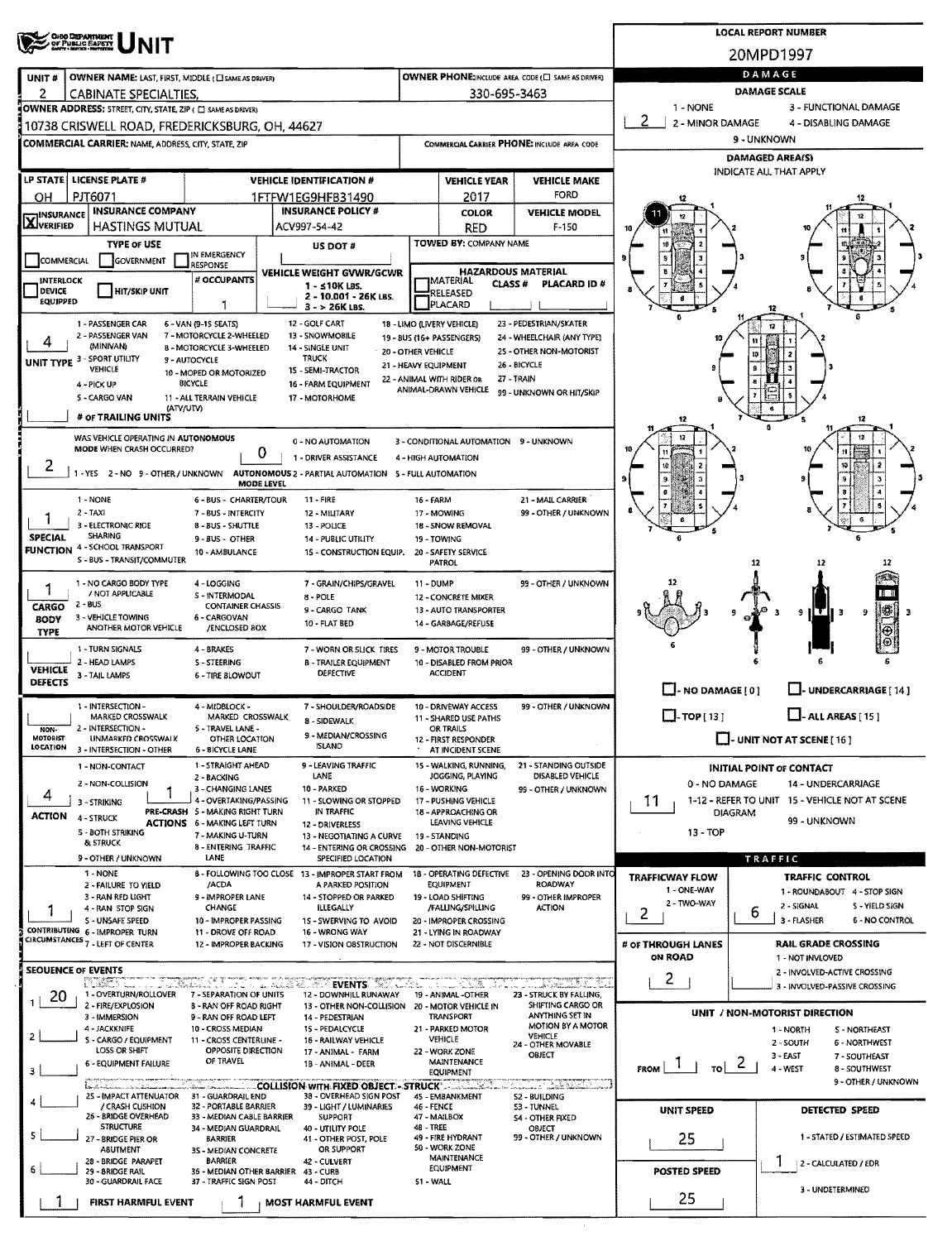|                                                        | <b>WESTERN MOTORIST / NON-MOTORIST</b>                        |                                                    |                                           |                      |                                                                                                 |                                                                 |                      |                                                             | <b>LOCAL REPORT NUMBER</b><br>20MPD1997  |                                          |                                                                  |                        |                           |                                         |                                    |
|--------------------------------------------------------|---------------------------------------------------------------|----------------------------------------------------|-------------------------------------------|----------------------|-------------------------------------------------------------------------------------------------|-----------------------------------------------------------------|----------------------|-------------------------------------------------------------|------------------------------------------|------------------------------------------|------------------------------------------------------------------|------------------------|---------------------------|-----------------------------------------|------------------------------------|
| UNIT #                                                 | NAME: LAST, FIRST, MIDDLE                                     |                                                    |                                           |                      |                                                                                                 |                                                                 |                      |                                                             |                                          |                                          | DATE OF BIRTH                                                    |                        |                           | AGE                                     | <b>GENDER</b>                      |
|                                                        | BUTLER, CHAD, W                                               |                                                    |                                           |                      |                                                                                                 |                                                                 |                      |                                                             |                                          |                                          | 06/23/1976                                                       |                        |                           | 44                                      | м                                  |
|                                                        | <b>ADDRESS: STREET, CITY, STATE, ZIP</b>                      |                                                    |                                           |                      |                                                                                                 |                                                                 |                      |                                                             | <b>CONTACT PHONE - INCLUDE AREA CODE</b> |                                          |                                                                  |                        |                           |                                         |                                    |
|                                                        |                                                               | 491 HICKORY STREET, MILLERSBURG, OH, 44654         |                                           |                      |                                                                                                 |                                                                 |                      |                                                             |                                          | 330-473-8389                             |                                                                  |                        |                           |                                         |                                    |
| <b>UN-MON'</b><br><b>INJURIES INJURED</b>              | <b>TAKEN</b>                                                  | <b>EMS AGENCY (NAME)</b>                           |                                           |                      | <b>SAFETY EQUIPMENT</b><br><b>INJURED TAKEN TO: MEDICAL FACIUTY (NAME, CITY)</b><br><b>USED</b> |                                                                 |                      |                                                             | <b>DOT-COMPLIANT</b>                     | <b>SEATING</b><br>POSITION               |                                                                  | AIR BAG USAGE          | <b>EJECTION</b>           | <b>TRAPPED</b>                          |                                    |
| 5                                                      | BY<br>111                                                     |                                                    |                                           |                      |                                                                                                 |                                                                 |                      | 4                                                           |                                          | <sup>I</sup> MC HELMET                   | 1                                                                | 1                      |                           | 1                                       | 1                                  |
| <b>MOTORIST</b><br>OL STATE                            | <b>OPERATOR LICENSE NUMBER</b>                                |                                                    |                                           |                      | <b>OFFENSE CHARGED</b>                                                                          |                                                                 | LOCAL<br>CODE        | OFFENSE DESCRIPTION                                         |                                          |                                          |                                                                  |                        | <b>CITATION NUMBER</b>    |                                         |                                    |
| OH                                                     | RU069141                                                      |                                                    |                                           |                      | 331.22                                                                                          |                                                                 |                      | RIGHT OF WAY ON PUBLIC HIGHWAY                              |                                          |                                          |                                                                  |                        | 1BZD4V9                   |                                         |                                    |
| OL CLASS                                               | <b>ENDORSEMENT</b>                                            | <b>RESTRICTION SELECT UP TO 3</b>                  | <b>DRIVER</b>                             | <b>DISTRACTED</b>    | ALCOHOL                                                                                         | ALCOHOL / DRUG SUSPECTED<br>MARUUANA                            |                      | <b>CONDITION</b>                                            | <b>STATUS</b>                            | <b>ALCOHOL TEST</b><br><b>TYPE</b>       | VALUE                                                            | <b>STATUS</b>          | <b>DRUG TEST(S)</b>       |                                         | RESULTS SELECT UP TO 4             |
| 4                                                      |                                                               | $BY_1$                                             |                                           |                      | OTHER DRUG                                                                                      |                                                                 |                      | 1                                                           | 1                                        |                                          |                                                                  |                        | <b>TYPE</b>               |                                         |                                    |
| UNIT #                                                 | NAME: LAST, FIRST, MIDDLE                                     |                                                    |                                           |                      |                                                                                                 |                                                                 |                      |                                                             |                                          |                                          | DATE OF BIRTH                                                    |                        |                           | AGE                                     | <b>GENDER</b>                      |
| 2                                                      | REED, JEFFREY, L                                              |                                                    |                                           |                      |                                                                                                 |                                                                 |                      |                                                             |                                          |                                          | 12/07/1954                                                       |                        |                           | 66                                      | м                                  |
|                                                        | <b>ADDRESS: STREET, CITY, STATE, ZIP</b>                      |                                                    |                                           |                      |                                                                                                 |                                                                 |                      |                                                             |                                          |                                          | <b>CONTACT PHONE - INCLUDE AREA CODE</b>                         |                        |                           |                                         |                                    |
|                                                        |                                                               | 450 N MILL STREET, FREDERICKSBURG, OH, 44627       |                                           |                      |                                                                                                 |                                                                 |                      |                                                             |                                          | 330-641-2727                             |                                                                  |                        |                           |                                         |                                    |
| NON-MOTO<br><b>INJURIES INJURED</b>                    | <b>TAKEN</b>                                                  | <b>EMS AGENCY (NAME)</b>                           |                                           |                      |                                                                                                 | INJURED TAKEN TO: MEDICAL FACILITY (NAME CITY)                  |                      | <b>SAFETY EQUIPMENT</b><br><b>USED</b>                      |                                          | 1DOT-Compliant                           | <b>SEATING</b><br><b>POSITION</b>                                |                        | AIR BAG USAGE             | EJECTION                                | <b>TRAPPED</b>                     |
| 5                                                      | BY<br>11                                                      |                                                    |                                           |                      |                                                                                                 |                                                                 |                      | 4                                                           |                                          | <b>JMC HELMET</b>                        | 1                                                                | 1                      |                           |                                         | 1                                  |
| MOTORIST/                                              | OL STATE OPERATOR LICENSE NUMBER                              |                                                    |                                           |                      | <b>OFFENSE CHARGED</b>                                                                          |                                                                 | LOCAL<br><b>CODE</b> | OFFENSE DESCRIPTION                                         |                                          |                                          |                                                                  |                        | <b>CITATION NUMBER</b>    |                                         |                                    |
| OН                                                     | RT862651                                                      |                                                    |                                           |                      |                                                                                                 |                                                                 | $\mathbf{1}$         |                                                             |                                          |                                          |                                                                  |                        |                           |                                         |                                    |
| OL CLASS                                               | <b>ENDORSEMENT</b>                                            | <b>RESTRICTION SELECT UP TO 3</b>                  | <b>DRIVER</b>                             |                      |                                                                                                 | ALCOHOL / DRUG SUSPECTED                                        |                      | <b>CONDITION</b>                                            |                                          | <b>ALCOHOL TEST</b>                      |                                                                  |                        |                           | <b>DRUG TEST(S)</b>                     |                                    |
| 4                                                      |                                                               |                                                    | $BY$ <sub>1</sub>                         | <b>DISTRACTED</b>    | ALCOHOL                                                                                         | MARUUANA                                                        |                      | 1                                                           | <b>STATUS</b>                            | <b>TYPE</b><br>1                         | VALUE                                                            | <b>STATUS</b><br>1     | <b>TYPE</b><br>1          |                                         | RESULTS SELECT UP TO 4             |
| UNIT <sup>#</sup>                                      | NAME: LAST, FIRST, MIDDLE                                     |                                                    |                                           |                      | <b>OTHER DRUG</b>                                                                               |                                                                 |                      |                                                             | 1                                        |                                          | DATE OF BIRTH                                                    |                        |                           | AGE                                     | <b>GENDER</b>                      |
|                                                        |                                                               |                                                    |                                           |                      |                                                                                                 |                                                                 |                      |                                                             |                                          |                                          |                                                                  |                        |                           |                                         |                                    |
|                                                        | <b>ADDRESS: STREET, CITY, STATE, ZIP</b>                      |                                                    |                                           |                      |                                                                                                 |                                                                 |                      |                                                             |                                          | <b>CONTACT PHONE - INCLUDE AREA CODE</b> |                                                                  |                        |                           |                                         |                                    |
|                                                        |                                                               |                                                    |                                           |                      |                                                                                                 |                                                                 |                      |                                                             |                                          |                                          |                                                                  |                        |                           |                                         |                                    |
| <b>DIA-NON</b>                                         | <b>INJURIES IINJURED</b><br><b>EMS AGENCY (NAME)</b><br>taken |                                                    |                                           |                      |                                                                                                 | INJURED TAKEN TO: MEDICAL FACILITY (NAME, CITY)                 |                      | SAFETY EQUIPMENT<br>USED                                    |                                          | 1DOT-Compilant                           | <b>SEATING</b><br>POSITION                                       |                        | AIR BAG USAGE             | <b>EJECTION</b>                         | <b>TRAPPED</b>                     |
|                                                        | BY                                                            |                                                    |                                           |                      |                                                                                                 |                                                                 |                      |                                                             | MC HELMET                                |                                          |                                                                  |                        |                           |                                         |                                    |
| OL STATE                                               | <b>OPERATOR LICENSE NUMBER</b>                                |                                                    | <b>OFFENSE CHARGED</b>                    |                      |                                                                                                 | LOCAL<br><b>CODE</b>                                            | OFFENSE DESCRIPTION  |                                                             |                                          |                                          |                                                                  | <b>CITATION NUMBER</b> |                           |                                         |                                    |
| MOTORIST/                                              |                                                               |                                                    |                                           |                      |                                                                                                 |                                                                 |                      |                                                             |                                          | <b>DRUG TEST(S)</b>                      |                                                                  |                        |                           |                                         |                                    |
| <b>OL CLASS</b>                                        | <b>ENDORSEMENT</b>                                            | <b>RESTRICTION SELECT UP TO 3</b>                  | <b>DRIVER</b>                             |                      |                                                                                                 | ALCOHOL / DRUG SUSPECTED<br><b>DISTRACTED</b> ALCOHOL MARIJUANA |                      | <b>CONDITION</b>                                            | <b>STATUS</b>                            | <b>ALCOHOL TEST</b><br>$ $ TYPE $ $      | VALUE                                                            |                        |                           |                                         | STATUS TYPE RESULTS SELECT UP TO 4 |
|                                                        |                                                               |                                                    | BY                                        |                      |                                                                                                 | OTHER DRUG                                                      |                      |                                                             |                                          |                                          |                                                                  |                        |                           |                                         |                                    |
|                                                        | <b>INJURIES</b>                                               | <b>SEATING POSITION</b>                            |                                           | AIR BAG              |                                                                                                 | <b>OL CLASS</b>                                                 |                      | OL RESTRICTION(S)                                           |                                          |                                          | <b>DRIVER DISTRACTION</b>                                        |                        |                           | <b>TEST STATUS</b>                      |                                    |
| 1 - FATAL                                              |                                                               | i 1 - FRONT - LEFT SIDE<br>(MOTORCYCLE DRIVER)     | 1 - NOT DEPLOYED<br>2 - DEPLOYED FRONT    |                      |                                                                                                 | $1 - CLASSA$ :                                                  |                      | 1 - ALCOHOL INTERLOCK<br><b>DEVICE</b>                      |                                          |                                          | 1 - NOT DISTRACTED<br>. 2 - MANUALLY OPERATING AN                |                        |                           | 1 - NONE GIVEN<br>2 - TEST REFUSED      |                                    |
| 2 - SUSPECTED SERIOUS<br>INJURY                        |                                                               | L2 - FRONT - MIDDLE<br>3 - FRONT - RIGHT SIDE      | 3 - DEPLOYED SIDE<br>4 - DEPLOYED BOTH    |                      |                                                                                                 | 2 - CLASS B<br>$3 - CLASS C$                                    |                      | 2 - CDL INTRASTATE ONLY<br><b>13 - CORRECTIVE LENSES</b>    |                                          |                                          | <b>ELECTRONIC</b><br><b>COMMUNICATION DEVICE</b>                 |                        | 3 - TEST GIVEN,           |                                         | <b>CONTAMINATED SAMPLE</b>         |
| 3 - SUSPECTED MINOR<br>INJURY                          |                                                               | 4 - SECOND - LEFT SIDE<br>(MOTORCYCLE PASSENGER)   | <b>FRONT/SIDE</b><br>5 - NOT APPLICABLE   |                      |                                                                                                 | 4 - REGULAR CLASS                                               |                      | 4 - FARM WAIVER<br>5 - EXCEPT CLASS A BUS                   |                                          |                                          | (TEXTING, TYPING,<br><b>DIALING</b>                              |                        | i 4 - TEST GIVEN,         | / UNUSABLE                              |                                    |
| 4 - POSSIBLE INJURY<br>5 - NO APPARENT INJURY          |                                                               | S - SECOND - MIDDLE<br>6 - SECOND - RIGHT SIDE     | 9 - DEPLOYMENT UNKNOWN                    |                      |                                                                                                 | $(OHIO = D)$<br>5 - M/C MOPED ONLY                              |                      | 6 - EXCEPT CLASS A<br>& CLASS B BUS                         |                                          |                                          | 3 - TALKING ON HANDS-FREE<br><b>COMMUNICATION DEVICE</b>         |                        | 5 - TEST GIVEN,           | RESULTS KNOWN                           |                                    |
|                                                        |                                                               | 17-THIRD - LEFT SIDE<br>(MOTORCYCLE SIDE CAR)      |                                           | <b>EJECTION</b>      |                                                                                                 | 6 - NO VALID OL                                                 |                      | - EXCEPT TRACTOR-TRAILER<br><b>B-INTERMEDIATE LICENSE.</b>  |                                          |                                          | 4 - TALKING ON HAND-HELD<br>COMMUNICATION DEVICE                 |                        |                           | <b>RESULTS UNKNOWN</b>                  |                                    |
| 1 - NOT TRANSPORTED                                    | <b>INJURIES TAKEN BY</b>                                      | 8 - THIRD - MIDDLE<br>9 - THIRD - RIGHT SIDE       | 1 - NOT EJECTED<br>2 - PARTIALLY EJECTED  |                      |                                                                                                 | <b>OL ENDORSEMENT</b>                                           |                      | <b>RESTRICTIONS</b><br>9 - LEARNER'S PERMIT                 |                                          |                                          | 5 - OTHER ACTIVITY WITH AN<br>ELECTRONIC DEVICE<br>6 - PASSENGER |                        | <b>11 - NONE</b>          |                                         | <b>ALCOHOL TEST TYPE</b>           |
| <b>/TREATED AT SCENE</b><br>2 - EMS                    |                                                               | 10 - SLEEPER SECTION<br>OF TRUCK CAB               | 3 - TOTALLY EJECTED<br>4 - NOT APPLICABLE |                      |                                                                                                 | H - HAZMAT                                                      |                      | RESTRICTIONS<br>,10 - LIMITED TO DAYLIGHT                   |                                          |                                          | 7 - OTHER DISTRACTION<br>INSIDE THE VEHICLE                      |                        | 2 - BLOOD<br>3 - URINE    |                                         |                                    |
| 3 - POLICE                                             |                                                               | 11 - PASSENGER IN<br>OTHER ENCLOSED CARGO          |                                           | <b>TRAPPED</b>       |                                                                                                 | <b>M - MOTORCYCLE</b><br>P - PASSENGER                          |                      | ONLY<br>11 - LIMITED TO EMPLOYMENT<br>:12 - LIMITED - OTHER |                                          |                                          | <b>8 - OTHER DISTRACTION</b><br>OUTSIDE THE VEHICLE              |                        | 4 - BREATH<br>S - OTHER   |                                         |                                    |
| 9 - OTHER / UNKNOWN                                    |                                                               | AREA (NON-TRAILING UNIT,<br>BUS, PICK-UP WITH CAP) | 1 - NOT TRAPPED<br>2-EXTRICATED BY        |                      |                                                                                                 | IN - TANKER                                                     |                      | '13 - MECHANICAL DEVICES<br>(SPECIAL BRAKES, HAND           |                                          |                                          | <b>9 - OTHER / UNKNOWN</b><br><b>CONDITION</b>                   |                        |                           |                                         | <b>DRUG TEST TYPE</b>              |
|                                                        | <b>SAFETY EQUIPMENT</b>                                       | 12 - PASSENGER IN<br>UNENCLOSED CARGO AREA !       | - FREED BY                                | MECHANICAL MEANS     |                                                                                                 | Q - MOTOR SCOOTER                                               |                      | CONTROLS, OR OTHER<br><b>ADAPTIVE DEVICES)</b>              |                                          |                                          | 1 - APPARENTLY NORMAL                                            |                        | 1 - NONE<br>$12 - BLOOD$  |                                         |                                    |
| 1 - NONE USED<br>2 - SHOULDER BELT ONLY                |                                                               | 13 - TRAILING UNIT<br>14 - RIDING ON VEHICLE       |                                           | NON-MECHANICAL MEANS |                                                                                                 | R - THREE-WHEEL<br><b>MOTORCYCLE</b>                            |                      | 14 - MILITARY VEHICLES ONLY<br>15 - MOTOR VEHICLES          |                                          |                                          | 2 - PHYSICAL IMPAIRMENT<br>3 - EMOTIONAL (E.G.,                  |                        | $-3 - URINE$<br>4 - OTHER |                                         |                                    |
| <b>USED</b><br>3 - LAP BELT ONLY USED                  |                                                               | <b>EXTERIOR</b><br><b>(NON-TRAILING UNIT)</b>      |                                           |                      |                                                                                                 | S - SCHOOL BUS<br><b>IT - DOUBLE &amp; TRIPLE</b>               |                      | WITHOUT AIR BRAKES<br>16 - OUTSIDE MIRROR                   |                                          |                                          | DEPRESSED, ANGRY,<br>DISTURBED)                                  |                        |                           |                                         | DRUG TEST RESULT(S)                |
| 4 - SHOULDER & LAP BELT<br><b>USED</b>                 |                                                               | 15 - NON-MOTORIST<br>99 - OTHER / UNKNOWN          |                                           |                      |                                                                                                 | <b>TRAILERS</b><br>¦X - TANKER / HAZMAT                         |                      | 17 - PROSTHETIC AID<br>118 - OTHER                          |                                          | 4 - ILLNESS                              | 5 - FELL ASLEEP, FAINTED,                                        |                        |                           | 1-AMPHETAMINES<br>2 - BARBITURATES      |                                    |
| - FORWARD FACING                                       | 5 - CHILD RESTRAINT SYSTEM                                    |                                                    |                                           |                      |                                                                                                 |                                                                 |                      |                                                             |                                          |                                          | <b>FATIGUED, ETC.</b><br><b>6 - UNDER THE INFLUENCE OF</b>       |                        |                           | 3 - BENZODIAZEPINES<br>4 - CANNABINOIDS |                                    |
| 6 - CHILD RESTRAINT SYSTEM<br>- REAR FACING            |                                                               |                                                    |                                           |                      |                                                                                                 | <b>GENDER</b><br><b>F-FEMALE</b>                                |                      |                                                             |                                          |                                          | MEDICATIONS / DRUGS /<br><b>ALCOHOL</b>                          |                        | 5 - COCAINE               | 6 - OPIATES / OPIOIDS                   |                                    |
| 7 - BOOSTER SEAT<br>8 - HELMET USED                    |                                                               |                                                    |                                           |                      |                                                                                                 | 'M - MALE                                                       |                      |                                                             |                                          |                                          | - OTHER / UNKNOWN                                                |                        | .7 - OTHER                | <b>18 - NEGATIVE RESULTS</b>            |                                    |
| 9 - PROTECTIVE PADS USED<br>(ELBOWS, KNEES, ETC)       |                                                               |                                                    |                                           |                      |                                                                                                 | U - OTHER / UNKNOWN                                             |                      |                                                             |                                          |                                          |                                                                  |                        |                           |                                         |                                    |
| 10 - REFLECTIVE CLOTHING<br>11 - LIGHTING - PEDESTRIAN |                                                               |                                                    |                                           |                      |                                                                                                 |                                                                 |                      |                                                             |                                          |                                          |                                                                  |                        |                           |                                         |                                    |
| / BICYCLE ONLY -<br>99 - OTHER / UNKNOWN               |                                                               |                                                    |                                           |                      |                                                                                                 |                                                                 |                      |                                                             |                                          |                                          |                                                                  |                        |                           |                                         |                                    |

 $\mathcal{L}_{\mathcal{A}}$ 

 $\hat{\mathcal{A}}$